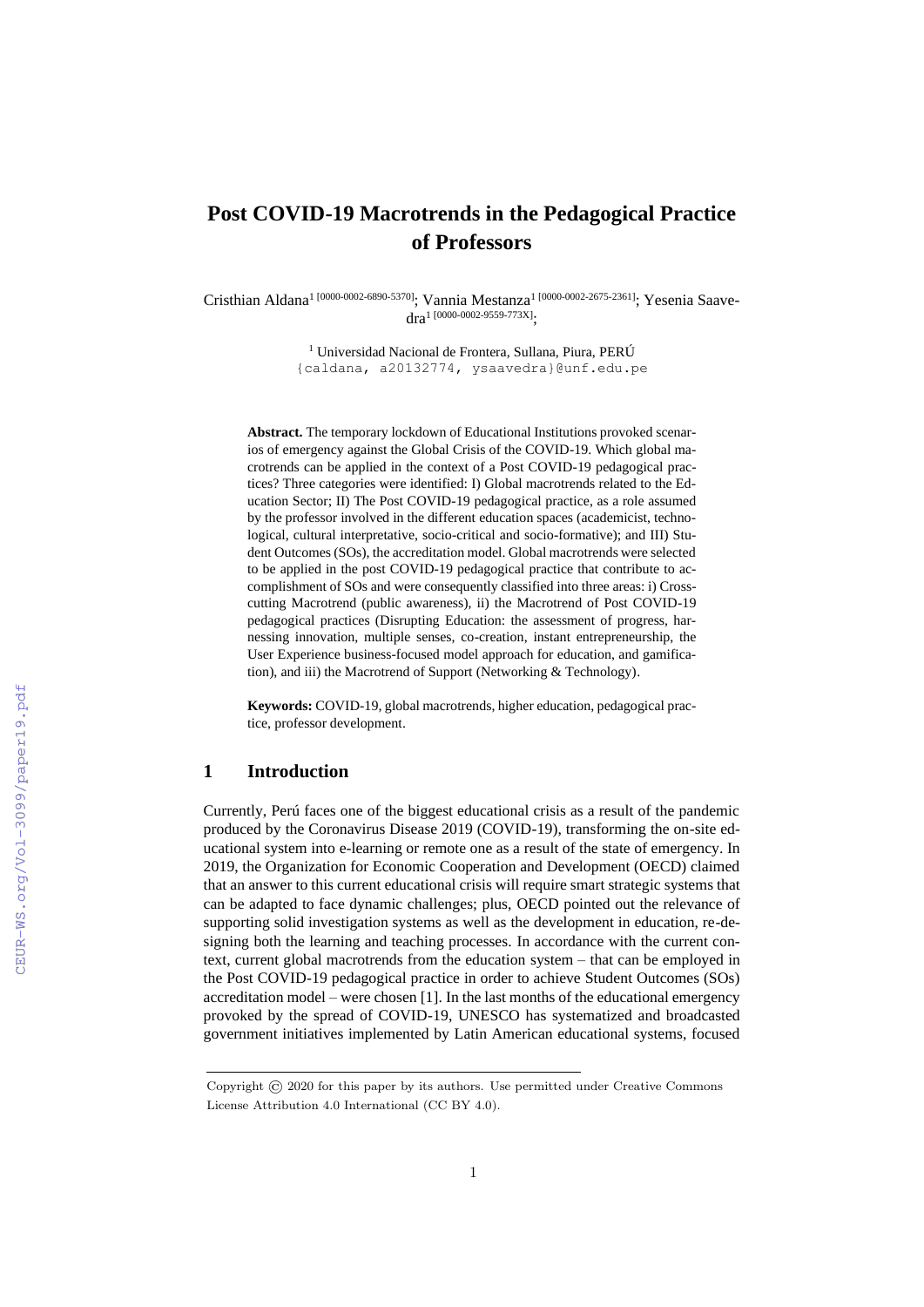on sharing government planning actions adopted by the different entities from its education sector; as well as, established strategic alliances within those groups and other sectors of interest involved in current scenarios, in order to ensure educational continuity, in the framework of distance learning, based on internet usage and other means of communication [2].

This has implied the consideration of certain aspects within the agenda of education policies, such as the design of strategies that address the complexity of the current educational situation in relation to the adequacy of curricular plans, evaluation systems, teaching methodologies, and student's and professor's overall wellbeing; just like the reduction of gaps: digital competencies, connectivity and access to informatics and technological equipment usage, among others. Furthermore, the preparation and the differentiation of specific labor are acquired in the exercise of teamwork and communicative skills within multidisciplinary teams, because a person on his/her own can't have all the necessary skills and competencies to solve new tasks. Therefore, the importance of communicative and socio-psychological of Engineering education is growing. For this reason, it is important to consolidate integrated education systems; that is to say, there should be a collaboration between universities and the aforementioned industry, where Engineering students can combine both the academic learning experience and the acquisition of a part-time job. In other words, an en-bloc modular education system.

### **2 Contextual frameworks**

#### **2.1 Post-COVID19 Global Macrotrends from the education sector**

The current trend consists of multilevel teaching that is student-oriented and competency-based – with engineers that are ready to continue – which highlights the need for a change in the educational/professional paradigm, urged by globalization, the fast development of innovative technologies, the social development, the instability and the variability of the contemporary world [3]. In April 2020, the United Nations Educational, Scientific and Cultural Organization (UNESCO), in collaboration with the International Institute for Higher Education in Latin America and the Caribbean (IESALC in Spanish) claimed that initiating schooling through a virtual mode is not such an easy task to achieve, since many countries lacked the preparation for a large-scale disruption like this.

Also, because education actors believe that the development of competencies can't be achieved through digital tools or videos, taking into account that the COVID-19 pandemic affected roughly 1570 million students in 191 countries, being 23,4 million higher education students, and 1,4 million professors from Latin America and the Caribbean [4]. Likewise, they consider that maturity to face the actual problems is needed, due to the fact that the dynamic changed and is time to seize this context for redesigning the education processes, that involve the analysis of the different resources at disposal, that can contribute to solve gaps of connectivity, lack of digital technological resources in both professors and students (educational technology), lack of articulated online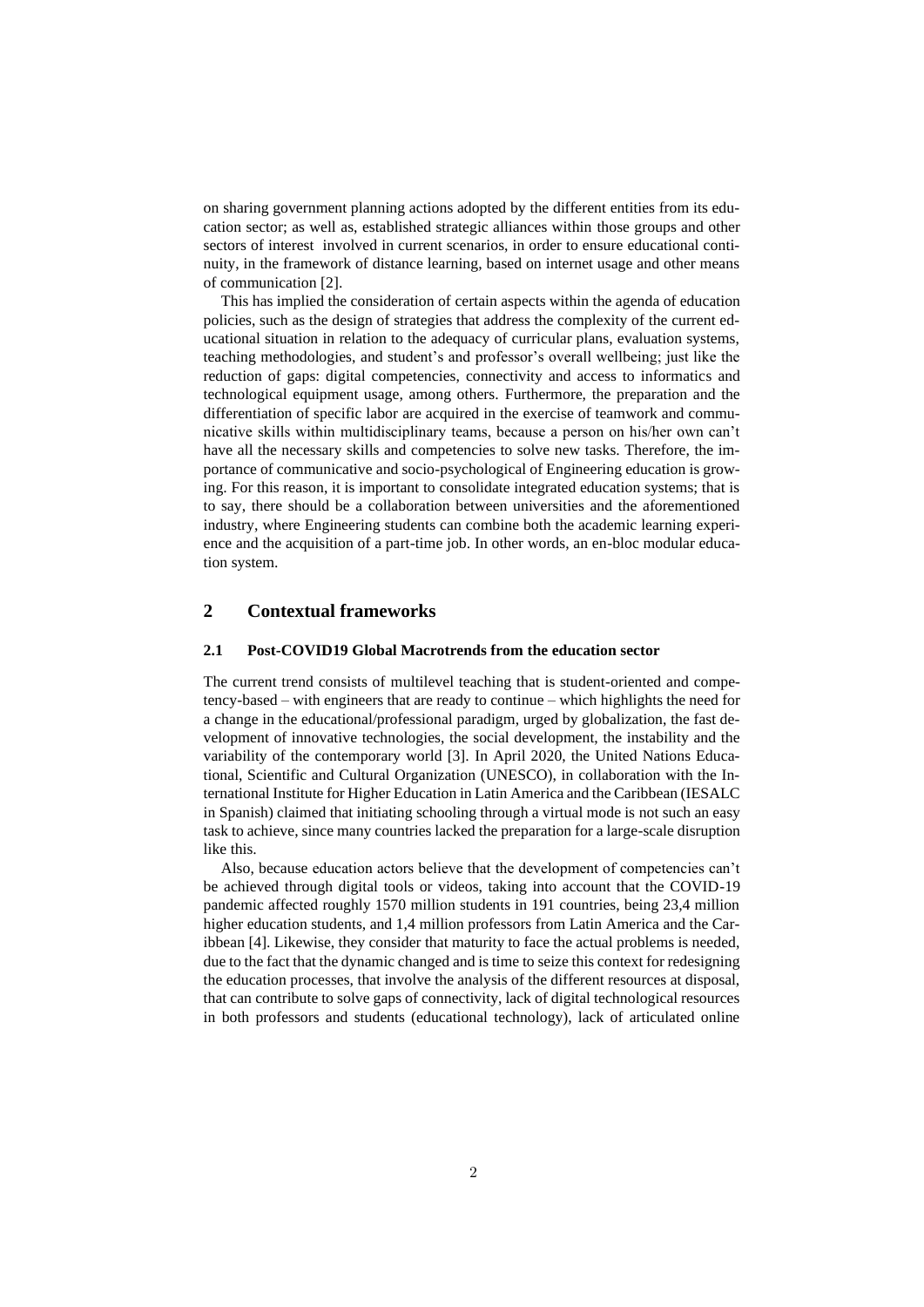contents with study plans; as well as professors and students prepared for this "new normality", among others.

In light of this, in the middle of the 1st semester of 2020, Trends Shapping Education Spotlight 21 and Ipsos Macrotrends have pointed out that education should analyze and adopt certain Global Macrotrends (GMTs), such as [5]: GMT.1) Public awareness: it involves the compliance of rights and duties within the framework of a democratic citizenship, that promotes civic and social participation among students and within every person. To this end, educational programs, projects, and subjects aligned with this cross-cutting competency are needed with the intent to prepared students for full citizenship. GMT.2) Progress assessment: it's a systematic analysis that will allow the acquisition of competencies naturally based on the formative assessment for the permanent learning process, regardless of time and space. In other words, learning from failure or mistakes should be allowed, considering the ubiquity of learning, and designing pedagogical measures to ensure a formative assessment (diagnostic, formative, and summative assessment).

GMT.3) Co-creation: it's a strategy meant for the consolidation of professional networks for professors or the collective knowledge of the teaching practice. GMT.4) UXfocused teaching: the User Experience-focused model approach for education (UX) is an approach that prioritizes a student's needs, in accordance with the experience of every professor, making interaction and communication simple and easy by helping to overcome challenges. GMT.5) Gamification: it's important to consider this in terms of educational transformation, as an opportunity to motivate and improve group dynamics, as well as a critical, reflective focus by students, in order for the aforementioned strategies to attain greater significance in both an attractive and competitive world.

GMT.6) Harnessing innovation: a process that allows making the best decisions regarding technology usage, creating a balance between what has and hasn't worked out. And, to whom this was useful. GMT.7) Instant entrepreneurship: mainly defined in entrepreneurship and self-employment. GMT.8) Networking & Technology: fundamental for the creation of new environments (both artificial and human) of communication, establishing those tools as new ways of interaction, based on innovative digital solutions for education.

#### **2.2 Pedagogical practice**

In 2020, OECD targeted three aspects that professors should consider in order to ensure the continuity of a high-quality educational service: (a) Cognitive skills, in reference to cognitive skills, processing, creativity, and knowledge; (b) Interpersonal skills that include teamwork skills and leadership, and (c) Intrapersonal skills, oriented to intellectual openness, work ethic, responsibility and self-efficacy [6]. When thinking about consolidating Public Awareness as a GMT.1), it is important to consider the articulation of democracy and social justice within a society, where said relation should be developed from (5) main dimensions that could originate from educational institutions. Among them, the redistribution of opportunities and the benefits of education, the recognition of cultural values and social diversity, school governance, a critical and participatory curriculum and democratic school culture.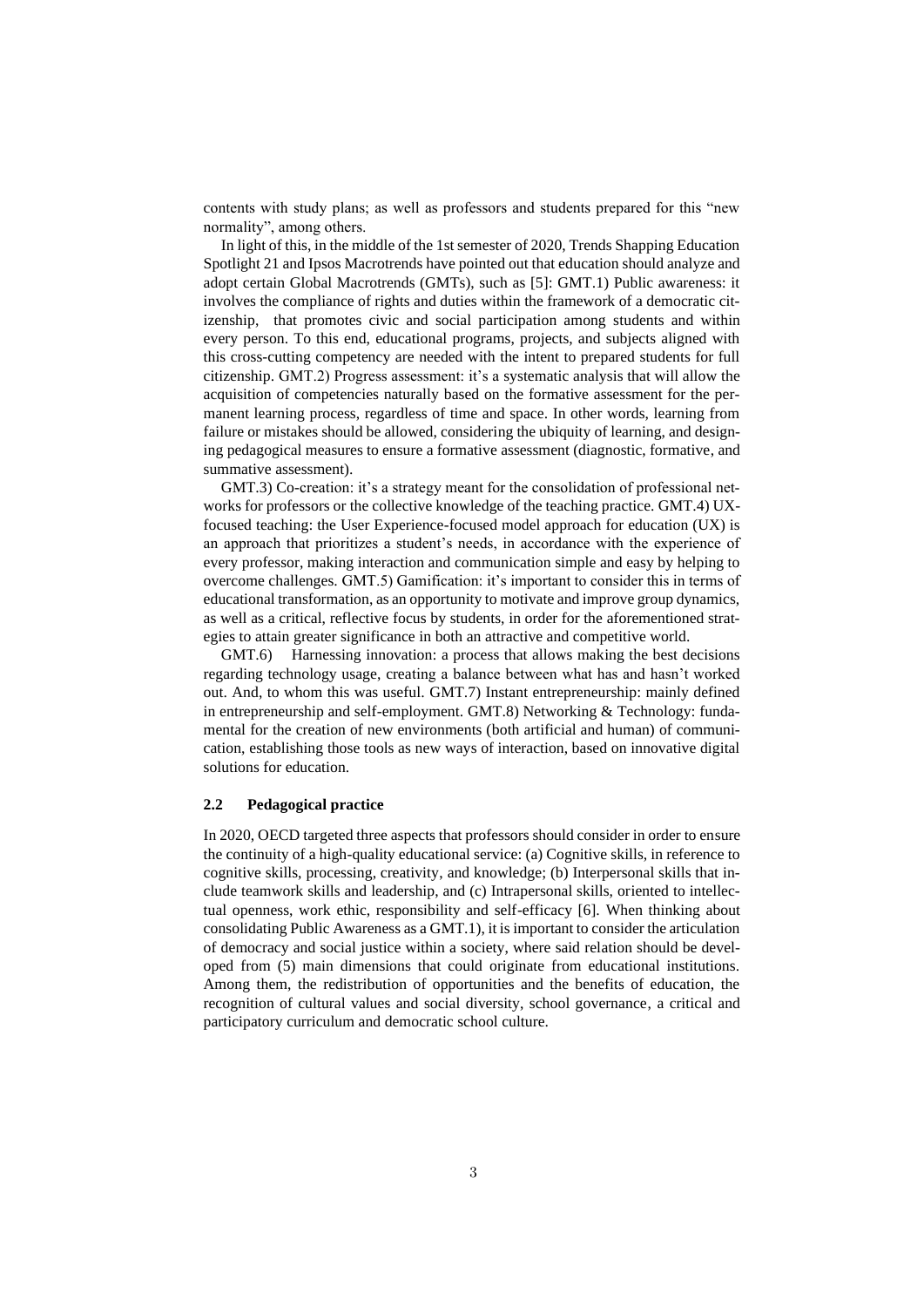In this regard, it becomes necessary to focus the professor's role in aspects such as: the promotion of democracy and social justice from democratic participation in the context of equal opportunity, recognizing cultural values in accordance with cultural diversity, with inclusion and respect of the different lifestyles, with inherent co-responsibility to new scenarios, pondering the development of critical and participatory thinking based on the appreciation of experiences and knowledge possessed by local communities, and adopting a democratic culture for learning achievement [7]. In relation to the foundation of the GMT.7) Instant Entrepreneurship, these new Post COVID-19 scenarios demand the development of new roles and responsibilities within the student, in such a way to allow him/her a meaningful and efficient learning process. As far as the professor's role concerns, he/she must promote self-regulated and autonomous learning strategies in flexible working environments, ensuring a student autonomous, active and self-regulating participation, which will prove valuable in these new scenarios and, that can allow a systematic change that enhances the personal construction of learning by the student, fostering meaningful learning experiences [8].

For the GMT.6) Harnessing innovation, as well as GMT.8) Networking & Technology, it's fundamental to develop the field, known as The Learning Analytics (LA), which allows obtaining information regarding the interaction between professors and students with virtual learning environments and the use of technology tools that support the teaching-learning process. Furthermore, in the context of Information and Communications Technology (ICTs), the use of tools for Learning Analytics should be considered for the purpose of helping the teaching practice in the evaluation of educational resources that are meant to be inclusive, available and valuable, and focused on digital competencies as a tool that contributes to the creation and assessment of meaningful learning experiences.

On the other hand, the development of the GMT.3) Co-creation should be focused to highlight the co-creation of adaptive components for a virtual learning platform that these new Post COVID-19 scenarios require, through the innovation, adaptability and identification of expectations from the people concerned with no inhibitions whatsoever, in trusted environments with ideas generated and arisen from an innovative, proactive and creative environment [10]. Therefore, collaborative approaches ought to be utilized in order to allow a wider range of action and contributions made in that regard. Thus, the personalization of contents in virtual learning platforms, as well as the coevaluation, could fall into an inefficient work, if the professor doesn't empower him/herself throughout good practice that allows him/herself to generate an efficient performance, expertise and strengthening of activities in the virtual model.

When talking about the GMT.2) Progress assessment; just as the GMT.4) UXfocused teaching; it has to be taken into account that teaching practice increases in quality when there's a proposal of continuous improvement that fosters the systematization and communication of experiences from the university professor, based on the following strategies: an ongoing. Definitely, it's important to take into account the different factors that might influence the teaching practice, just as its improvement. For this reason, the direct experience contributes significantly and it's truly efficient in student learning.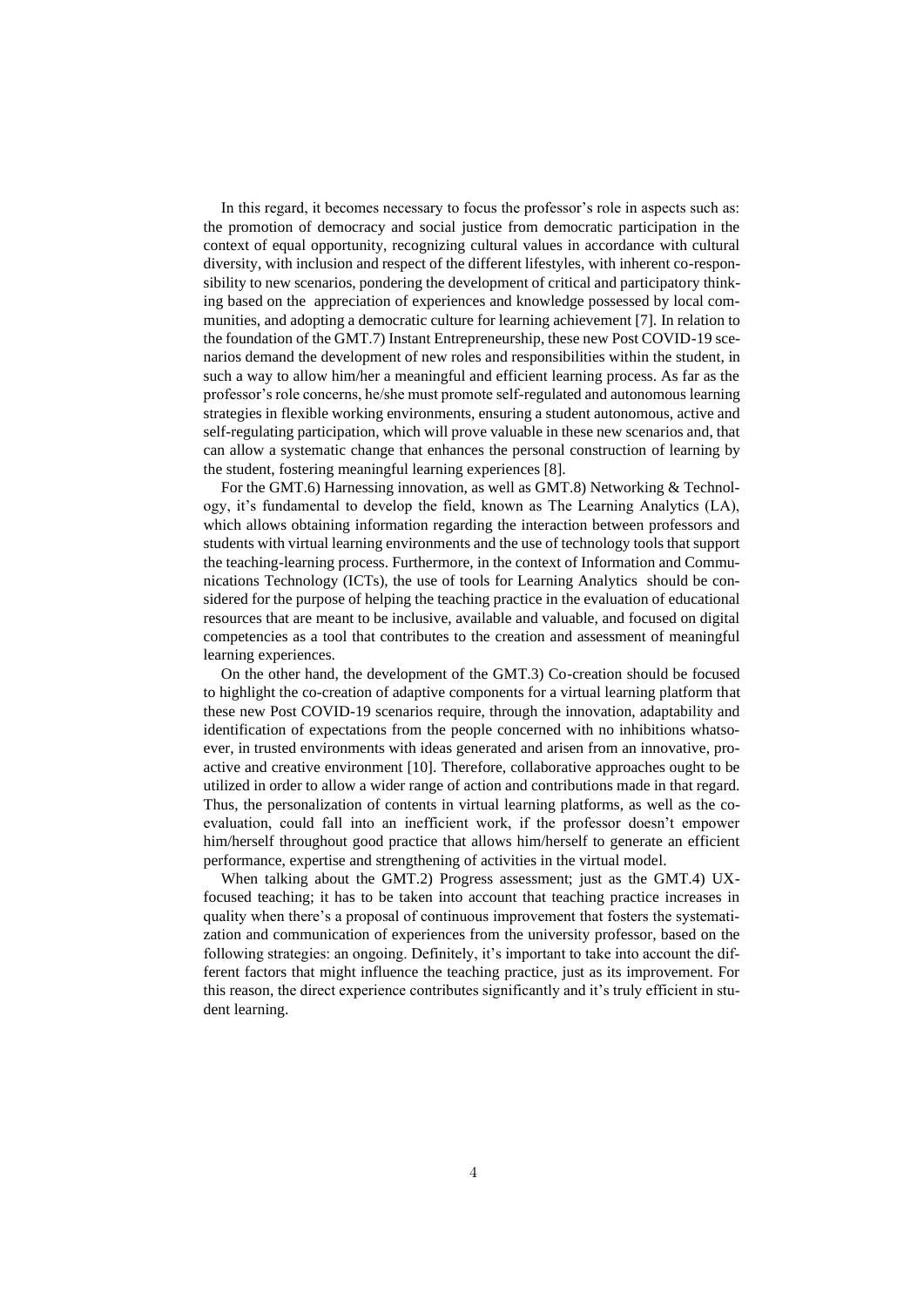Finally, the GMT.5) Gamification, which is significantly supported on the use of ICTs, is important in regard to the educational transformation as a learning strategy, since the student is able to make knowledge his/her own (besides the use of mobile devices or informatic equipment), which increases the motivation and leads to a better understanding, as well as their focus, through the promotion of critical thinking and creativity, this being quite a very versatile strategy for professors while teaching [12].

#### **2.3 Student Outcomes (SOs) of the accreditation model**

The student results are related to skills, knowledge, and behavior acquired by students throughout their process during the program", which promotes innovation in higher education. "Fig.1." presents the SOs, grouped in such a way that they can be considered as the 4 pilars of education according to The Delors Report [13].



**Fig. 1.** Student Outcomes (SOs) accreditation model – Delors education pilars.

In the socio-formative model and the competency-based approach, the SOs can also be classified by general competencies that articulate SOs (d), (f), (g) and (i). Crosscutting competencies are oriented to achieve SOs (h), (j), (k) and (l), as well as, technic competencies group SOs (a), (b), (c) and (e). To that effect, the 4 pillars of education and the 3 competencies that cover the SOs, should be taken into account while developing the pedagogical practice in the current scenario, articulating said actions with Post COVID-19 education macrotrends.

# **3 Methodology**

The present investigation inquired: Which global macrotrends can be used in the Post COVID-19 pedagogical practice? For that purpose, the General Goal (GG) establishes general macrotrends that can be employed in the Post COVID-19 pedagogical practice to achieve the SOs. Besides, the following Specific Goals (SG): SG1. Identify global macrotrends related to the pedagogical practice; SG2. Identify the Post COVID-19 pedagogical practice that contributes to the achievement of SOs from accreditation model;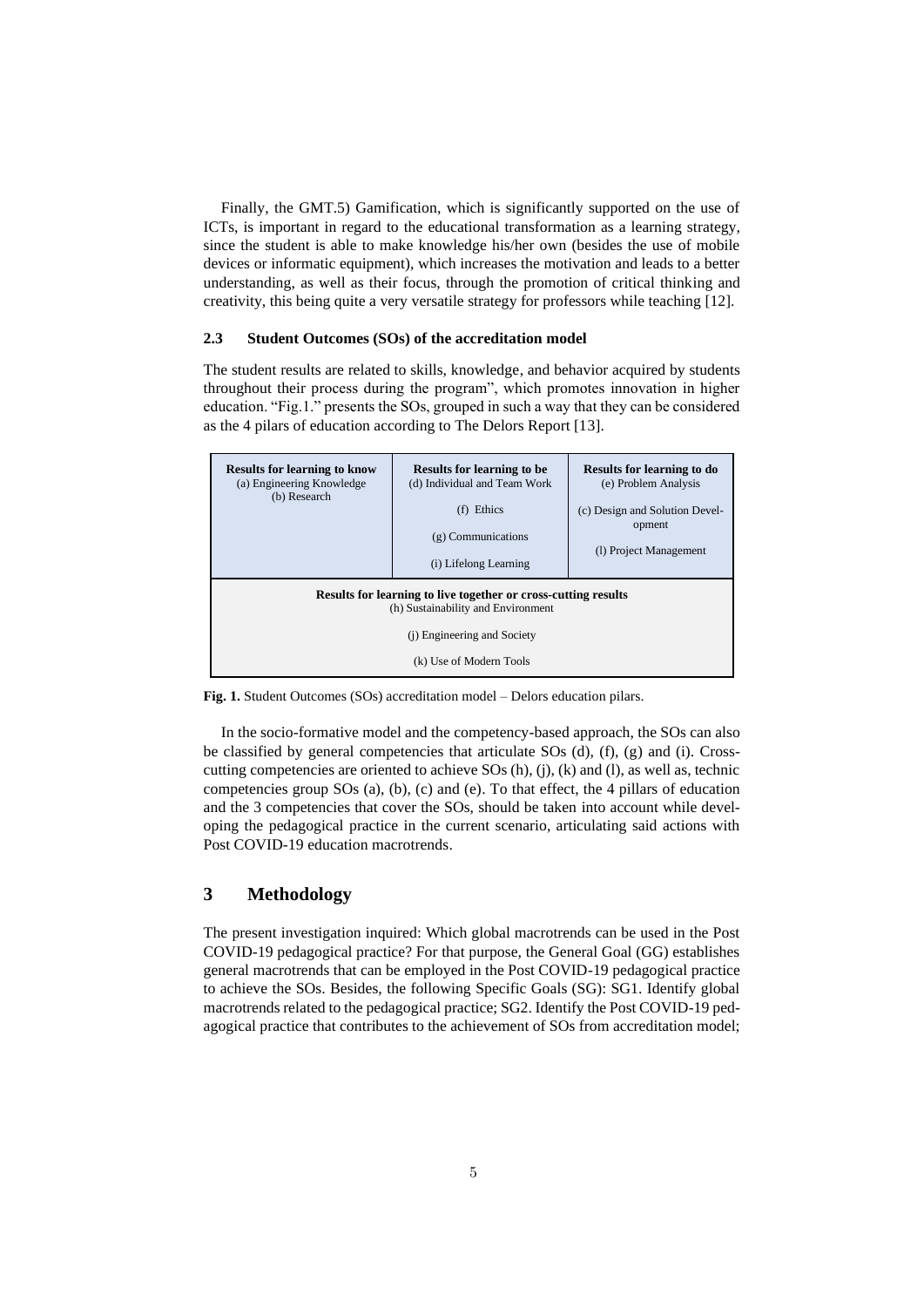and, SG3. Determine the level that exists between global macrotrends that could be used in the Post COVID-19 pedagogical practice. Likewise, the research addressed qualitative and quantitative methods through the matrix of documentary analysis and the matrix generated from a rating scale that considered the socio-formal levels of Tobon; we worked with categories and subcategories identified according to documentary analysis, as well as the design and processing of information detailed below:

#### **3.1 Categories and subcategories**

If we take the current literature – regarding global macrotrends linked to the education system – into account, three categories can be identified:

I) Global macrotrends, that consider global trends related to the education sector.

II)Post COVID-19 pedagogical practice, understood as the role assumed by the professor in the different education spaces aligned with the didactic approaches (academicist, technology, cultural interpretative, sociocritical and socio-formative).

III) Student Outcomes (SOs) comprehends 12 subcategories: a) Engineering Knowledge, b) Research, c) Design and Solution Development, d) Individual and Team Work, e) Problem Analysis, f) Ethics, g) Communications, h) Sustainability and Environment, i) Lifelong Learning, j) Engineering and Society, k) Use of Modern Tools and l) Project Management. Likewise, from a qualitative approach we worked with categories and subcategories, as well as the design and processing of information detailed below:

#### **3.2 Design and processing of information**

The instruments to gather information were developed according to the Specific Goals. In that regard, it is shown that to get the SG1 a documentary analysis technique was utilized through a matrix of documents, which contains specialized information of current global macrotrends. The latter was reduced by selecting education sector-only trends. In order to identify global macrotrends that could be applied in the Post COVID-19 teaching practice, OECD's 2020 Methodology was taken into consideration [14].

The aforementioned examines four (4) indicators to create awareness about the influence of macrotrends in the education sector. These are: a) Tools for rigorous thinking, b) Education sector scope, c) Lines of educational research, and d) Teaching practice. In relation to this, macrotrends that contribute to the last indicator were analyzed. For developing the SG2, a matrix of documents – that contains curricular approaches and different roles assumed by professors who relate to these – was designed. A reduction of the said matrix was done, considering the Post COVID-19 pedagogical practice. 51 criteria were elaborated in accordance with the Student Outcome (SOs), which were related to global macrotrends to determine their level of contribution, in a quantitative manner, through a value scale that considered Tobon's definition of levels of the socioformative approach by competencies (developed in 2017), levels for the assessment scale of Tobon's socio-formative competence approach (2017). Very Low (0-25%) it does not relate to the criteria; Low (26%-50%) it relates to some elements of the criterion; Middle (51%-75%) it relates to essential and basic elements of the criterion and High (76%-100%) it is related to essential elements of the criterion, achieving quality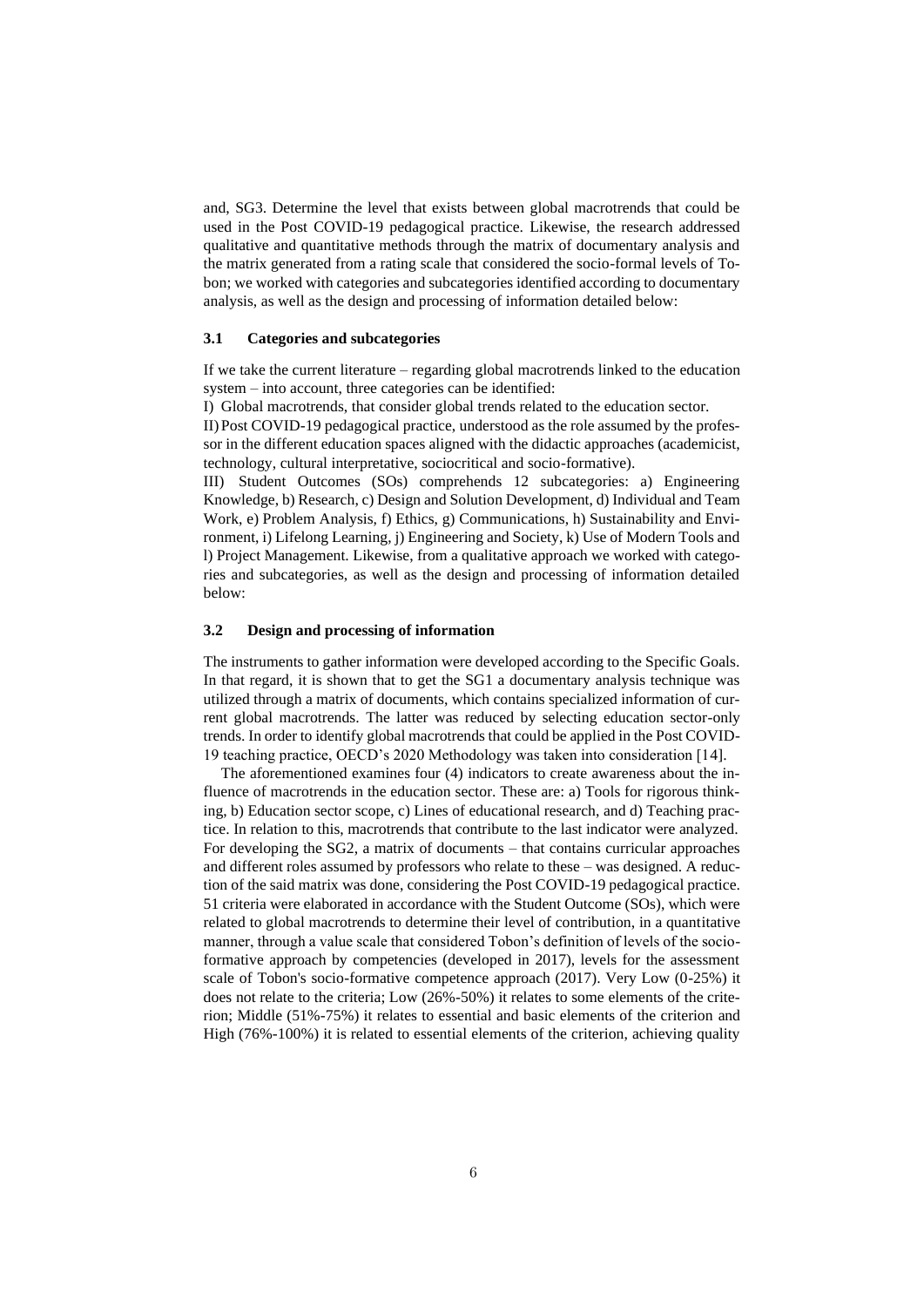impact. Furthermore, the triangulation technique was utilized in order to describe this relationship in a quantitative manner, and it was used through a matrix of triangulation by Stake and Forbes [15]-[16], to give a proper answer in relation to the SG3, regarding the teaching roles that contribute to the achievement of SOs from ICACIT accreditation model, and the macrotrends linked to the Post COVID-19 pedagogical practice.

## **4 Results and Discussion**

### **4.1 Global Macrotrends related to the pedagogical practice**

In accordance with 4 indicators by OECD (tools for rigorous thinking, educational sector scope, lines of educational research, and teaching practice), 10 macrotrends related to the education sector were obtained [17]-[18]. Nonetheless, for effects of the analysis, they were grouped as follows, according to "Fig. 2.": (1) Cross-cutting macrotrend: "Public awareness", that comprehends teaching roles to foster a democratic participation as well as the coexistence. Secondly, (2) Macrotrend in the pedagogical practice: "Disrupting education", focuses on the assessment of progress, harness innovation, multiple senses, co-creation, instantaneous entrepreneurship, User Experience-focused model approach for education (UX), and gamification; considering the latter as an essential part of the discussion and approach in regard to the pedagogical practice itself, according to the role assumed by the professor, the role of the student, the role of evaluation and the professor-student interaction. Likewise, (3) Macrotrend of Support: "Networking and Technology". It contemplates support given by technology and internet during times of crisis and constant change.



**Fig. 2.** Global macrotends that could be implemented in the pedagogical practice

#### **4.2 Post COVID-19 pedagogical practices that contribute to the achievement of SOs**

It was evident that teaching roles generated by curriculum approaches (such as the academicist and the technology one) don't contribute to the development of SOs. Whereas, roles promoted by the cultural interpretative, sociocritical and socio-formative curriculum approaches, contribute significantly to the achievement of SOs. In that sense, it is shown that the professor's role: "Foster democracy and social justice" is related to the SO to learning to be, which comprehends: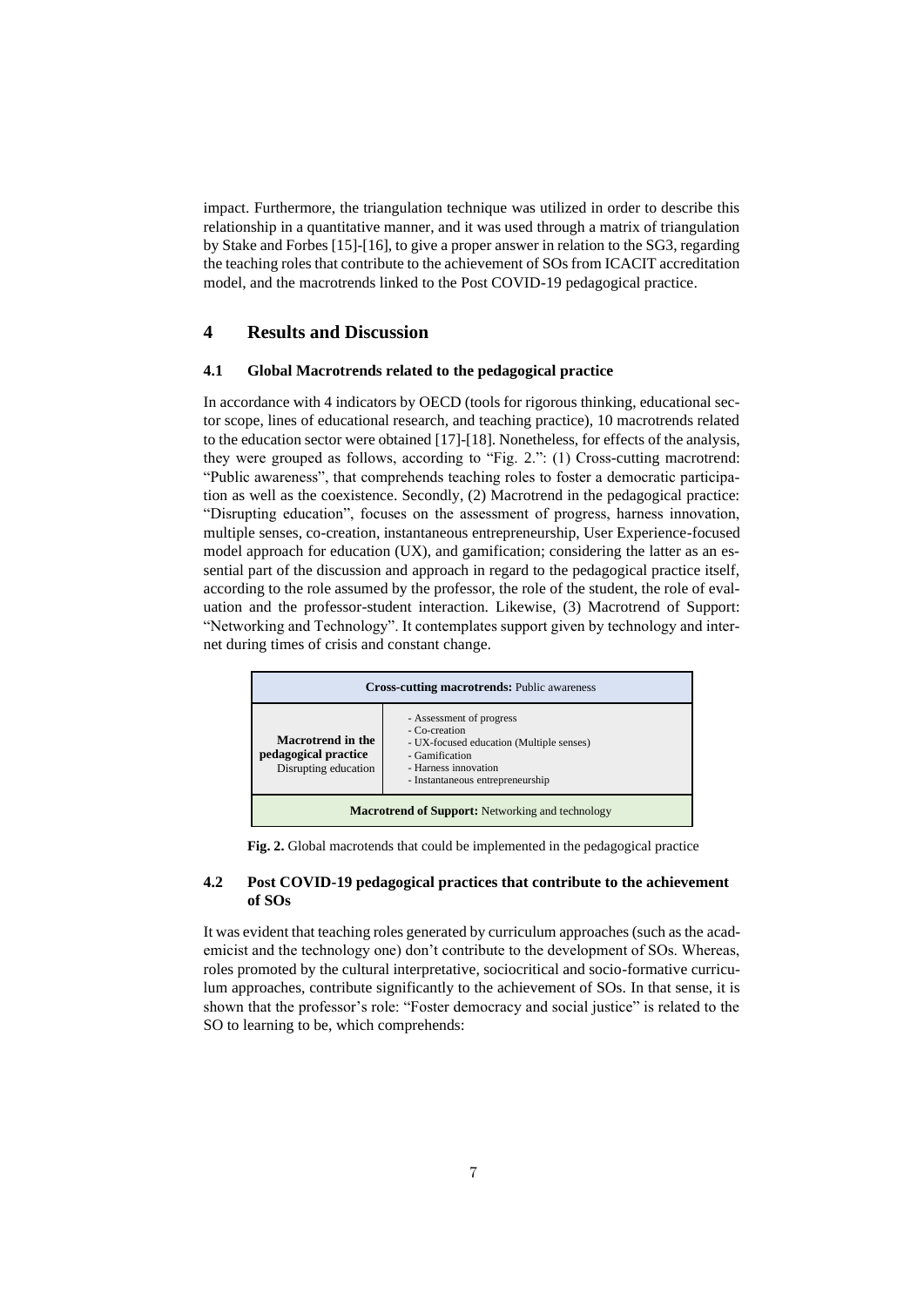Team and Individual Work, Ethics, Communications, Lifelong Learning. Likewise, as a result of the analysis it is shown that all the OSs to learning to know (Engineering knowledge and Research) and learning to do (Problem Analysis, Design and Solution Development, and Project Management) develop with the professor's roles themselves, which are: Foster autoregulated and autonomous learning strategies, Foster analysis of research and information, Harness ICTs, evaluate learning and Create innovative methodologies. Finally, the SOs to learning to live together (Sustainability and Environment, Engineering and Society, and Use of Modern Tools) are fostered with the aforementioned (6) professor's roles.

#### **4.3 Global macrotrends that could be implemented in the Post COVID-19 pedagogical practice to contribute to the achievement of Student Outcomes**

To respond to SE3, it has been necessary, on the one hand, to identify the level of incidence of macro-trends in the development and acquisition of the Student Outcomes; and on the other, mention what roles the engineering professor should assume in pedagogical practice according to the macro trends that contribute to the achievement of these Student Outcomes. 51 criteria have been established, where essential elements of the SOs are extracted to analyze them in the light of pedagogical macro trends. For this, a four (4) level assessment scale has been made: very low, low, medium and high. (See Table II). From this, it was obtained that:

- The macro trends of Co-creation and instant Entrepreneurship achieve a high level of relationship, since they include essential elements (criteria) of the SOs, achieving quality impact; -Teaching macrotendencies UX focued education, taking advantage of innovation and technologies and interconnection, manage to relate to essential and basic elements (criteria) of the SOs. This places them at a medium level; - The macrotrends of public awareness and Gamification are located at the low level, since it manages to relate to some elements of the SOs; - The progress assessment macro trend has achieved a very low level of relationship. It is worth mentioning that the analysis described has been carried out in a general way, the level of macrotrend relation varies according to the SOs; therefore, this study shows that the professor must orient his pedagogical practice according to the SOs that he intends to develop.

The macrotrend in the pedagogical practice: "Disrupting Education", takes five aspects into account: (a) The assessment of progress refers to the design of pedagogical measures to guarantee formal education that allows ongoing feedback, without considering neither space or time as obstacles. Also, it values the importance of learning from mistakes and failures. This is related to the role "evaluate learning" and "create innovative methodologies", since it brings up the importance of documenting and systematizing pedagogical changes translated from evaluation and its impact at the same time. These roles are associated to the SOs "learning to know", "learning to do" and "learning to live together" [19]. (b) "Co-creation" considers it essential to create collaborative work between professor s and students with the aim of creating collective knowledge. This is linked to the professor's role to "create innovative methodologies". (c) "UXfocused education" promotes the design of meaningful learning experiences through the identification of students interests and needs. This is linked to the professor's role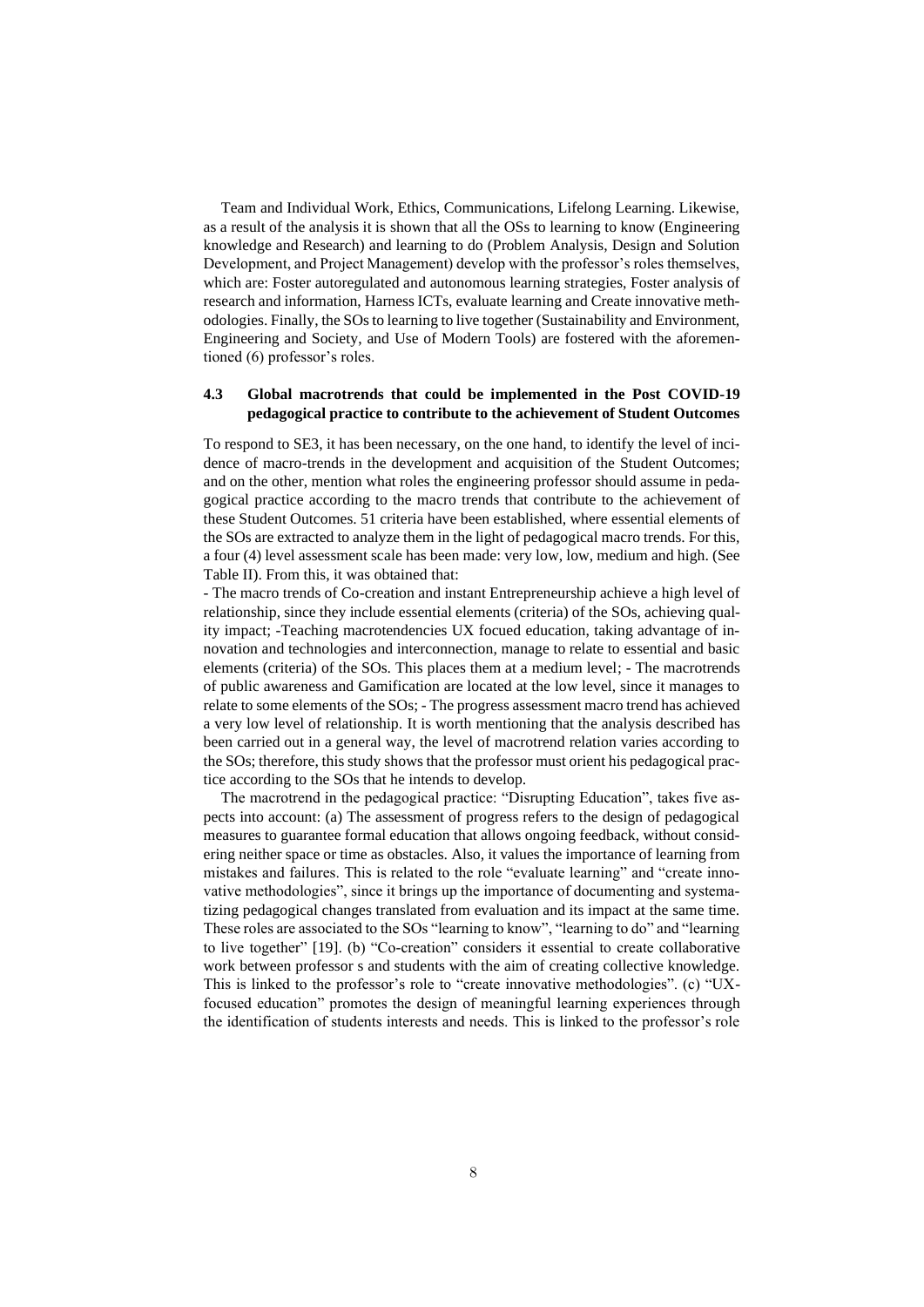to "foster autoregulated and autonomous learning strategies" and to "create innovative methodologies".

(d) "Gamification" proposes the design of game-related learning experiences and competitiveness; This is directly connected with the professor's role to "create innovative methodologies" and "evaluate learning". (e) "Instantaneous entrepreneurship" promotes autonomous work and entrepreneurship, which is linked to the professor's role to "foster autoregulated and autonomous learning strategies". The last one, "harness ICTs" fosters the planning of learning experiences in an interdisciplinary and multidisciplinary manner, which sets the professor's role for "fostering analysis of research and information". These roles, configured by macrotrends, allow the development of SOs to "learning to know", "learning to do" and "learning to live together".

(f) The Macrotrend of Support: "Networking and Technology" promotes digital coexistence, the use of tools for remote collaboration and platforms of online streaming, the assurance of cyber safety, learning to consider Augmented/ Virtual Reality, Robotics and Artificial Intelligence, and the use of innovative digital solutions for teaching. In that sense, this macrotrend is directly related to the six teaching roles in the present investigation. Likewise, it can be inferred that this macrotrend provides support to the development of the four SR groups: learning to be, learning to know, learning to do and learning to live together.

### **5 Conclusions and Future Work**

The macrotrends constitute a global perspective of the education sector that contributes to the rethinking of pedagogic practice, and with this, to the configuration for the development of knowledge, in such a way that innovation can be seized, with the support of networking and technology. Likewise, it weights co-creation and instantaneous entrepreneurship, considering both harnessing innovation and the application of the design process of UX-focused education. The professor is conceived as an agent that encourages students, designing meaningful learning experiences. It is projected that he/she deconstructs the term "evaluation" to structure it as part of the ongoing improvement of learning, leading to the development of the main purpose of education: transform society through a change of attitude and the practice of values that guarantee an integral high-quality education. On the other hand, lesson planning based on rote learning is expected to be avoided; in other words, from the conceptual content from syllabi, because students can check documents about each topic before the lesson, which will be dedicated to reinforce autonomy, talent, soft skills, digital coexistence and the resolution of problems-in context. Finally, global macrotrends to be used in the Post COVID-19 pedagogic practice, can be classified into three areas: Cross-cutting macrotrend (public awareness), pedagogic practice (Disrupting Education: assessment of progress, harness innovation, multiple senses, co-creation, instantaneous entrepreneurship, and education focused on the User Experience business, and gamification), and the Macrotrend of Support (Networking and Technology). In that sense, it is claimed that global macrotrends set Post COVID-19 pedagogical practices in such a way that they can enhance the teaching and learning strategies designed and planned.